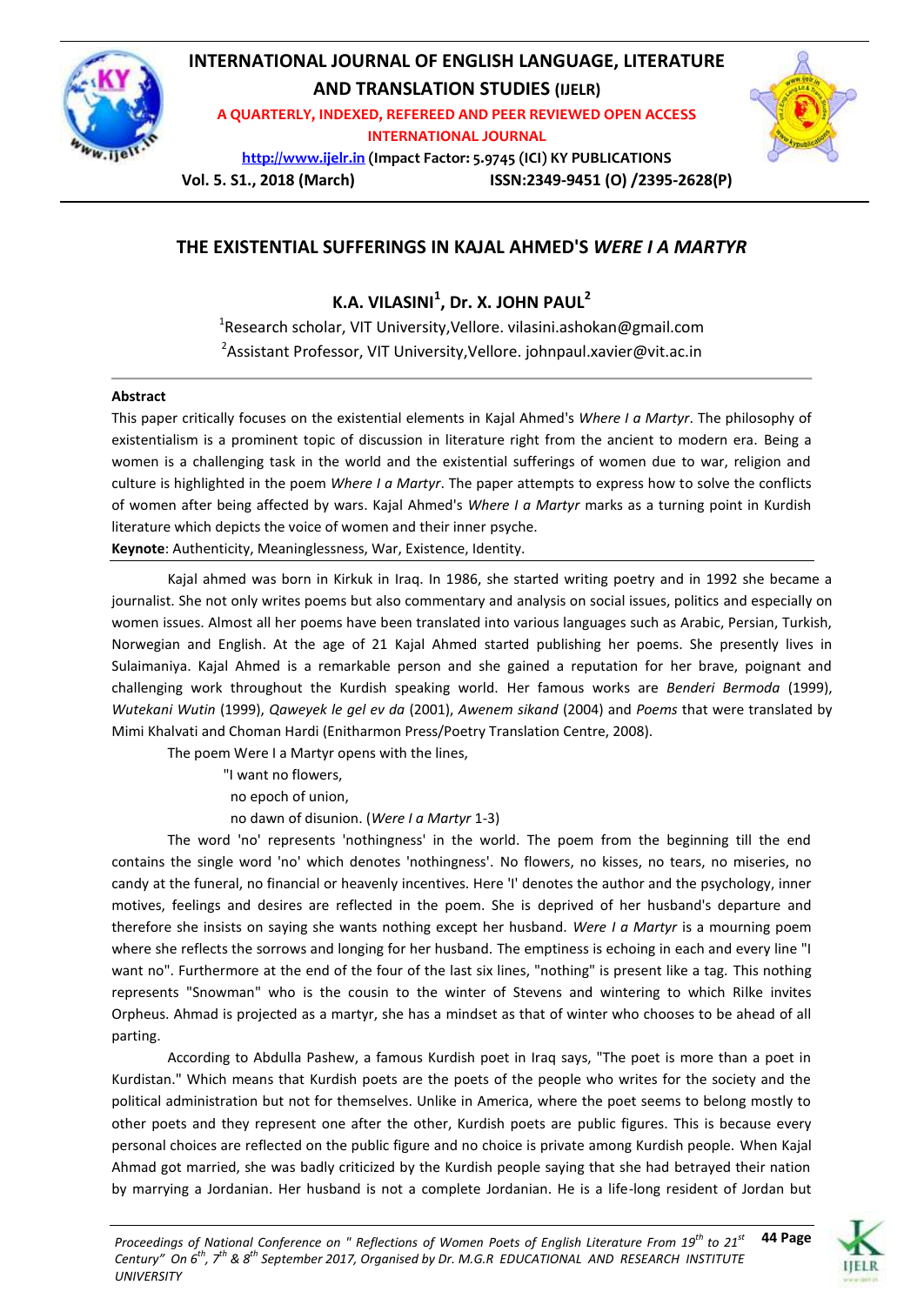descends from Diyarbakir which is considered to be the heartland of Kurdish ethnicity. Being raised with a typical Islam community, woman faces several challenges in choosing her husband of her own choice. The personal choice of woman gives the political imbalance and many controversial problems for woman. In a recent interview Ahmed says, "And what if I had married a Jordanian? How is that a betrayal of my Kurdishness?" The existential struggle of the author is highly depicted through her poem. Ahmed as a rebellion of the society voiced out the personal freedom of woman and she broke out the cultural set of marriage of a woman.

The pressure of social traditions, leads the young woman to nowhere and make puppets out of them. But, her critical efforts to exist take the form of a rebellion. The first step towards the search for being is to rebel. The attempt to choose her husband is the existence of her choice. Kajal Ahmed is caught in the problem and conflict that deal with her condition as being-in-the world. In this poem, Ahmed feels lonely and longs desperately for love. Her consciousness, seems unable to open herself to others and remain in their own prisons. Her self-centered activity has removed her from the highest exercise of a consciousness and the very condition of its existence (i.e) communication with the external world. This fundamental quest is situated in the specific role as wife and is not determined by others. Based on the analysis of the characteristics of existentialism, it would not be out of the context that Kajal Ahemed is affiliated as "the existential woman".

The psychic or existential needs of each individual vary according to the cultural set up, social status and sex. In Iraq, especially in the life of Muslim woman society plays a dominant role. It is a mentality to survive on the threads of attachment. The ties with society and culture is more important than her own welfare. The women feels completely lost when the society criticizes her badly. If this binding force is missing in Kajal Ahmed, the quest for linkage can well lead a woman to serious emotional problems and thus finally leads to existential struggle.

I want no tears over the coffin or me, a corpse. I want no cherry tree of sympathy dragged to the walls of my grave, no flowers or kisses, no tears or miseries. (14-19)

She voiced out her intentions through this poem to re-conceive the politicized religious concept of "martyr." The poet goes beyond the socially and legally accepted limits against the tradition of martyrdom. Not only that she does not want anything but also she commands to those she leaves behind to cherish nothing as her final gift. Not with anger but with gratitude the poet transgresses against the tradition of martyrdom. She is replete and this is her revolution.

Though the position woman started undergoing a change and an awareness in all walks of life dawned on woman she is taking pains to acquire her own identity. She is not able to get her enough freedom to choose her life of herself. A great stress has been laid on the education of women and attempts are being made ever since to redefine their role in the family and society as well. Though higher education has instilled confidence in women and they started asserting themselves in various walks of life, when it comes to manwoman relationship it creates several disputes while women chooses to be liberal. She cannot expect liberation from the clutches of male and the clutches of the religious society. Germaine Greer in her essay *Women: persons or possessions* says when women is regarded as "property" they discourage individuality in them. This is to highlight the statement that women are considered as a property and not as a person.

According to Simone de Beauvoir, marriage is the destiny traditionally offered to women by society and this is nowhere truer than Islamic nations. She resents the role of a daughter and looks forward to the role of a wife with the hop that her new role will help her in winning her freedom. But unfortunately it does not favour her life. Marriage proves to be another trap and women feel like caged animal in the society. The traditional attitude of society is contained in Manjusmriti lines (i.e) Pita raksat Kaumarye bharta raksah. Yauvane raksanti sathavire putrah na stri svatnantram arhati. It happens not only in Indian and Kurdish people but across the world. The father looks after her during childhood, the husband protects her during youth and